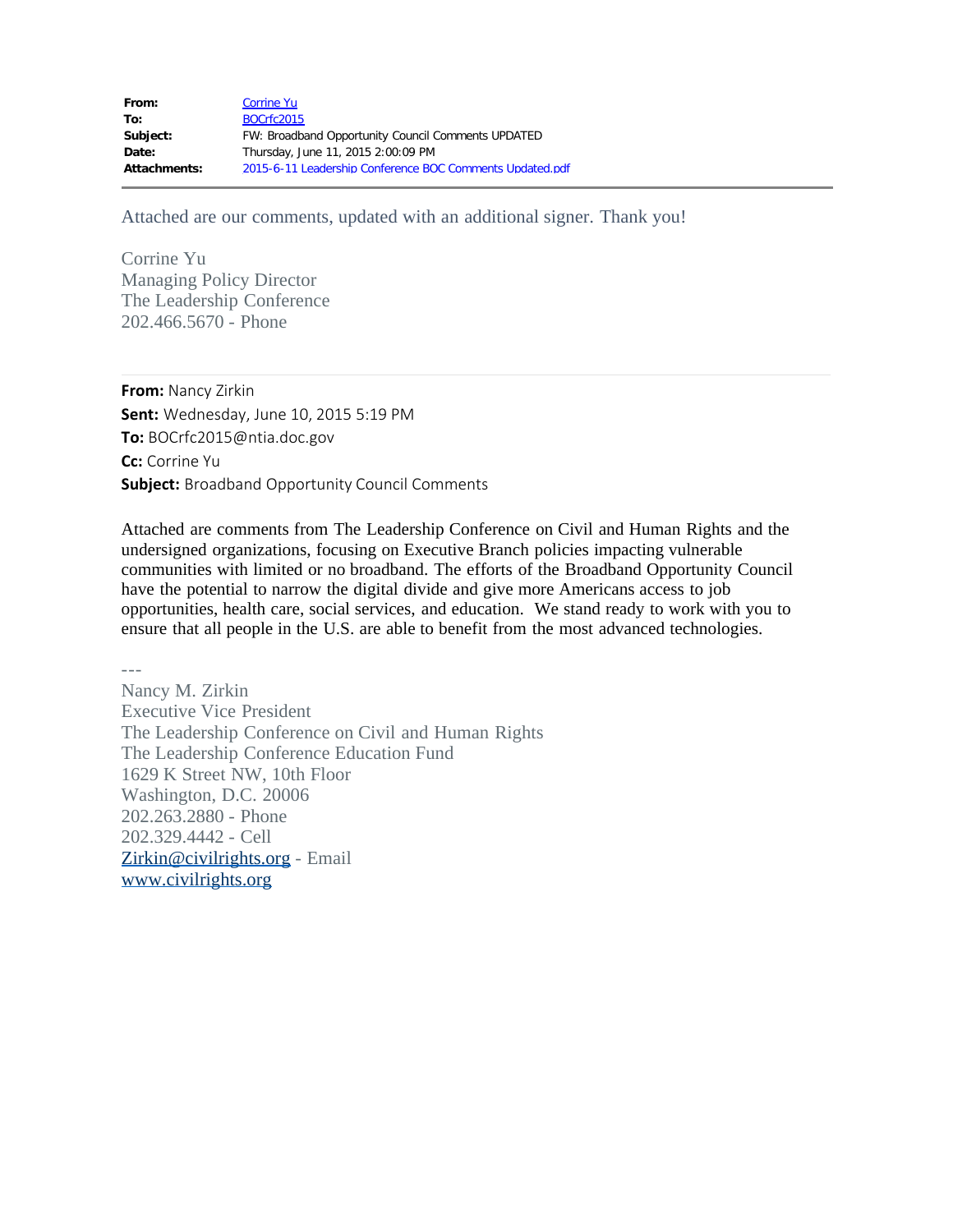1629 K Street, NW 10th Floor Washington, DC 20006

202.466.3311 voice 202.466.3435 fax www.civilrights.org



June 11, 2015

Broadband Opportunity Council National Telecommunications and Information Administration U.S. Department of Commerce 1401 Constitution Avenue, NW Room 4626 Washington, DC 20230

BOCrfc2015@ntia.doc.gov

*Submitted via e-mail*

Dear Members of the Broadband Opportunity Council:

On behalf of The Leadership Conference on Civil and Human Rights, a coalition charged by its diverse membership of more than 200 national organizations to promote and protect the civil and human rights of all persons in the United States, and the undersigned organizations, we appreciate this opportunity to share "perspectives and recommend actions the federal government can take to promote broadband deployment, adoption, and competition,"<sup>1</sup> specifically focusing on Executive Branch policies impacting vulnerable communities with limited or no broadband.<sup>2</sup>

As the National Broadband Plan (NBP) stated five years ago, "Broadband is a platform to create today's high-performance America—an America of universal opportunity and unceasing innovation, an America that can continue to lead the global economy, an America with world-leading, broadband-enabled health care, education, energy, job training, civic engagement, government performance and public safety."<sup>3</sup> Today, broadband technology is even more integral to our national vision and goals than it was when the NBP was released. Thus, the Broadband Opportunity Council's (BOC's) mandate for a systematic effort to identify how broadband adoption and competition can be increased is as timely as it is essential, and is most critical for the constituencies that The Leadership Conference represents—people who often lack access to broadband and other advanced technologies.

The federal government is in a unique position to make real the opportunity of broadband for all people in the United States. In brief, we recommend that the BOC member agencies:

- Issue a formal recommendation that the Federal Communications Commission modernize its Lifeline program to support affordable broadband.
- Increase the collection of data about broadband access and adoption, particularly among underserved communities, across the federal government.
- Identify, quantify, and study the concrete potential benefits to our national goals if all people in the U.S. fully utilized broadband.
- Study, identify best practices, and adopt policies to set minimum standards for federalstate benefits programs' use of websites and online web portals.
- Move beyond public-private partnerships to employ policy levers that will increase broadband adoption.
- Institutionalize this analysis by repeating it at regular intervals and by designating staff positions responsible for implementing agency broadband adoption plans.

**Officers Chair** Judith L. Lichtman National Partnership for Women & Families **Vice Chairs** Jacqueline Pata National Congress of American Indians Thomas A. Saenz Mexican American Legal Defense and Educational Fund Hilary Shelton NAACP **Treasurer** Lee A. Saunders American Federation of State, County & Municipal Employees

**Board of Directors** Barbara Arnwine Lawyers' Committee for Civil Rights Under Law Helena Berger American Association of People with Disabilities Cornell William Brooks NAACP Lily Eskelsen García National Education Association Marcia D. Greenberger National Women's Law Center Chad Griffin Human Rights Campaign Linda D. Hallman AAUW Mary Kay Henry Service Employees International Union Sherrilyn Ifill NAACP Legal Defense and Educational Fund, Inc. Jo Ann Jenkins AARP Michael B. Keegan People for the American Way Samer E. Khalaf, Esq. American-Arab Anti-Discrimination Committee Elisabeth MacNamara League of Women Voters of the United States Marc Morial National Urban League Mee Moua Asian Americans Advancing Justice | AAJC. Janet Murguía National Council of La Raza Debra Ness National Partnership for Women & Families Terry O'Neill National Organization for Women Priscilla Ouchida Japanese American Citizens League Rabbi Jonah Pesner Religious Action Center Of Reform Judaism Anthony Romero American Civil Liberties Union Shanna Smith National Fair Housing Alliance Richard L. Trumka AFL-CIO Randi Weingarten American Federation of Teachers Dennis Williams International Union, UAW

**Policy and Enforcement Committee Chair** Michael Lieberman Anti-Defamation League **President & CEO** .seasin a s⊑s<br>/ade J. Henderson **Executive Vice President & COO** Karen McGill Lawson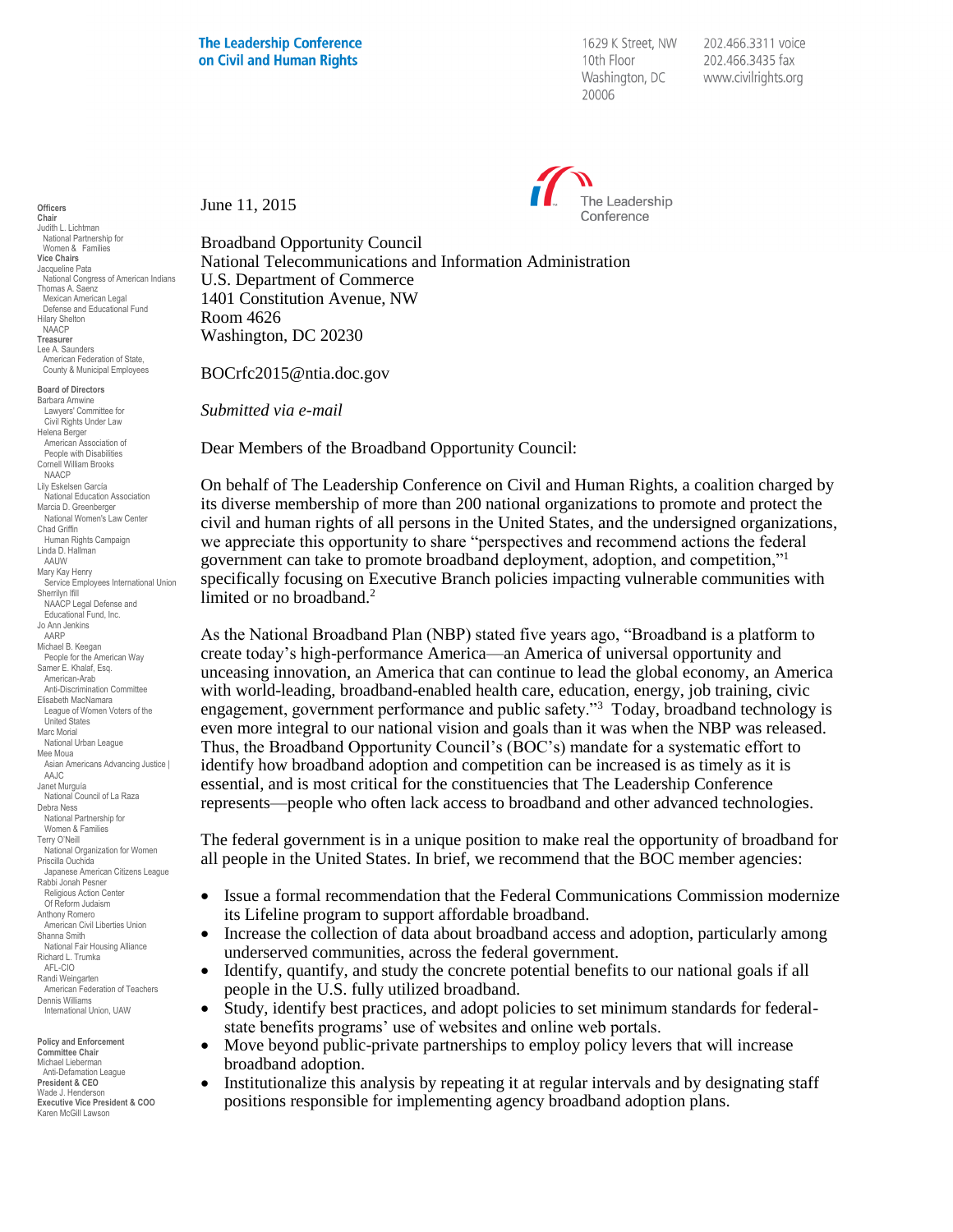June 11, 2015 Page 2 of 6



## **The Gap between Broadband Adoption Goals and Reality**

## The NBP stated:

*Broadband is a platform for social and economic opportunity. It can lower geographic barriers and help minimize socioeconomic disparities—connecting people from otherwise disconnected communities to job opportunities, avenues for educational advancement and channels for communication.<sup>4</sup>*

To meet this goal, the NBP recommended that by 2020:

- At least 100 million U.S. homes should have affordable access to actual download speeds of at least 100 megabits per second and actual upload speeds of at least 50 megabits per second.
- Every American should have affordable access to robust broadband service, and the means and skills to subscribe if they so choose.<sup>5</sup>

In some cases, the promises of broadband identified in the NBP have begun to be realized. And yet disparities in broadband adoption continue, depriving historically disadvantaged communities of the very opportunities they need to participate fully in America's success. While 92 percent of households with incomes between \$100,000 and \$150,000 have broadband service, the adoption rate is only:

- $\bullet$  47 percent for households with income below \$25,000;<sup>6</sup>
- $\bullet$  64 percent for African Americans and 53 percent for Hispanics;<sup>7</sup>
- $\bullet$  63 percent for people with disabilities;<sup>8</sup>
- $\bullet$  51 percent for people with limited English proficiency;<sup>9</sup>
- 38 percent for households that prefer Spanish.<sup>10</sup>

Most alarming, the rate of change in broadband adoption is actually slowing down and, in fact, *posted a*  decline for the lowest income households in 2013.<sup>11</sup> The problem is widespread. The Pew Research Center recently found that five million households with school-age children do not have high-speed Internet service at home, constituting nearly 20 percent of families with children between six and 17 years.<sup>12</sup> Cost is a significant factor. Half of Americans who rely on smartphones for broadband access have had to cancel their cell phone service because of financial hardship.<sup>13</sup> The BOC has an opportunity to make a significant contribution toward increasing home broadband adoption and, as a consequence, the well-being of tens of millions of people in the U.S.

## **Recommendations**

The Leadership Conference recommends the following actions:

**1. Issue a formal recommendation that the Federal Communications Commission modernize its Lifeline program to support affordable broadband.** Many signatories to these comments today also endorsed the Federal Communications Commission's plan to modernize the Lifeline program to support broadband. (See [http://civilrightsdocs.info/pdf/policy/letters/2015/Lifeline-](http://civilrightsdocs.info/pdf/policy/letters/2015/Lifeline-Principles-final-6-10-15.pdf)[Principles-final-6-10-15.pdf\)](http://civilrightsdocs.info/pdf/policy/letters/2015/Lifeline-Principles-final-6-10-15.pdf) Many national goals would be more easily and inexpensively achieved if millions of low-income people could effectively use broadband service, including accessing program information and performing a variety of functions through online portals instead of in-person visits or telephone calls. Lifeline is the only federal program that addresses the cost of broadband. If broadband is not affordable, all other goals relevant to broadband adoption will be impossible. Because the agencies that comprise the BOC will benefit from Lifeline modernization, the BOC should issue a formal finding supporting the Federal Communications Commission's proposal to do so.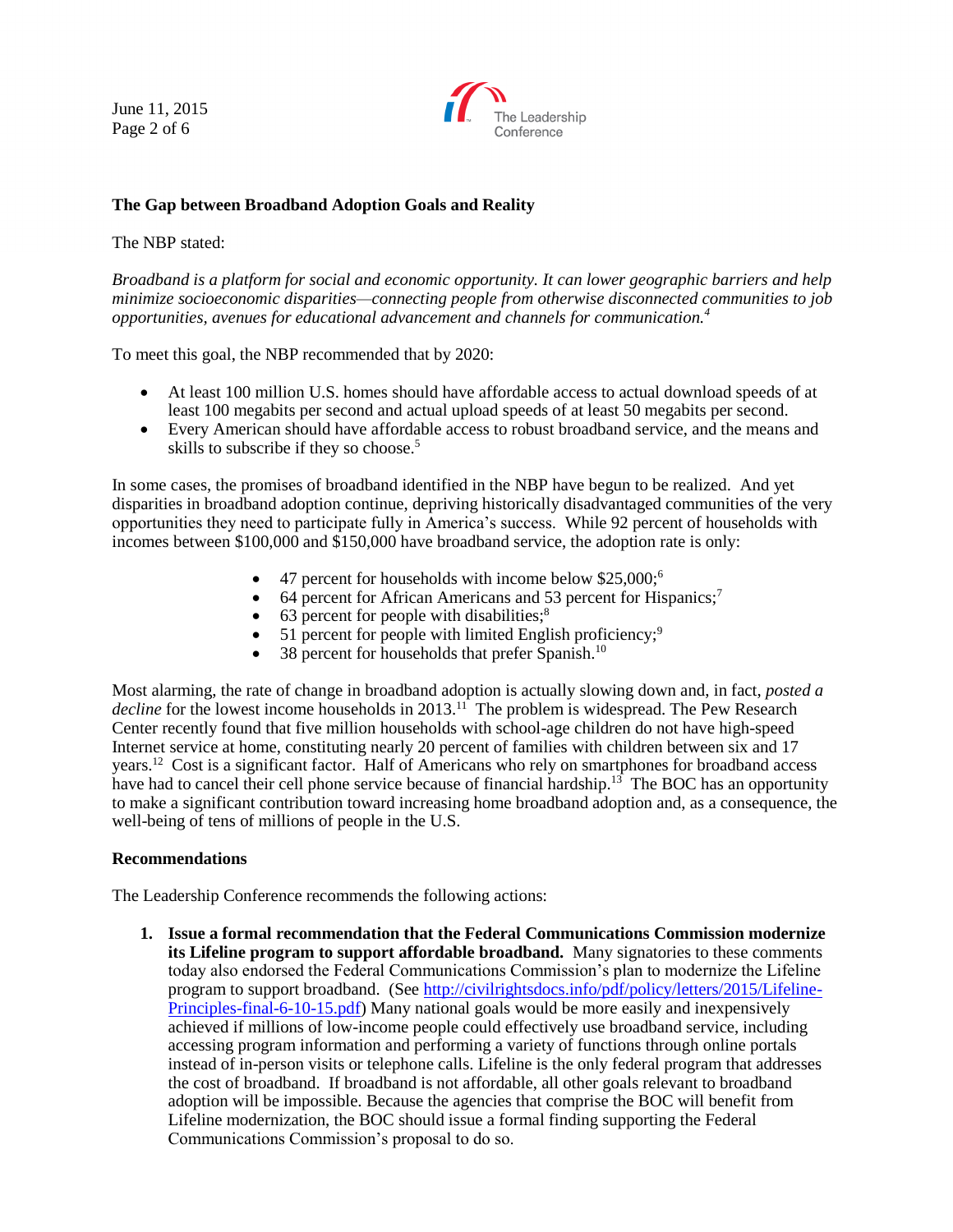June 11, 2015 Page 3 of 6



- **2. Increase the collection of data and assessment with respect to broadband use by the target populations of federal agencies, particularly among underserved communities.** Each federal agency should know the broadband adoption rates of each population it serves, and more specifically, should track how most people interact with the agency. Areas of inquiry could include: (a) what percentage of case files were created via in-person, telephonic, or online mechanisms; (b) what percentage of respondents use online platforms from home, via mobile devices, or at anchor institutions like libraries, community centers or schools; (c) would respondents prefer different technology than the one that they are using; and (d) would broadband further other programmatic goals for the target population?<sup>14</sup> The data should be made public in a format that can be manipulated and compared across agencies and programs. A good example of an opportunity to collect relevant information about broadband adoption is the Department of Housing and Urban Development's (HUD's) pending rulemaking on its proposed Affirmatively Furthering Fair Housing Assessment (AFFH) Tool. The Leadership Conference recommended that HUD include access to and adoption of broadband (including quality and affordability) as an indicator in the AFFH tool. In an alternate model, the Food and Nutrition Service requires states to collect data about the use of electronic notification when states receive a waiver to use it.<sup>15</sup>
- **3. Identify and study the concrete potential benefits to our national goals and agency goals if all people in the U.S. fully utilized broadband.** The NBP identified national goals that could be facilitated with universal broadband access and adoption. Health IT presents a compelling example of the benefits of broadband adoption. A pair of recent reports by the Consumer Partnership for eHealth and the National Partnership for Women and Families (NPWF) illustrate the power of data analysis to demonstrate improved outcomes with robust online access. The reports noted the important role of Electronic Health Records (EHRs) and online access to those records in reducing health disparities, stating, "It's impossible to achieve better health outcomes and significantly reduce health care costs without tackling health disparities, which are a pervasive and costly problem."<sup>16</sup> The NPWF report found that online access to EHRs encourages patients to take action to improve their health, and further, that Hispanic, LGBT, and Asian American individuals were the most likely to want to access their EHRs on a mobile device.<sup>17</sup>
- **4. Study, identify best practices, and adopt policies to set minimum standards for federal benefits programs' use of websites and online web portals.** Increased availability of broadband means that more individuals can apply for federal benefits online, and also possibly monitor their applications, receive communications, or update eligibility information. This kind of access can provide great benefits. Conversely, poorly created online portals or web sites can violate statutes or rules, make the application process more difficult, or jeopardize privacy.<sup>18</sup> Federal agencies should review their own and state online portals to ensure that online materials are no less accurate or accessible than their paper counterparts. The Food and Nutrition Service has issued best practices to states to help them create and evaluate their online portals, and also issued deadlines for states to come into compliance.<sup>19</sup> Best practices, evaluation, and timelines for compliance should be replicated government-wide. The interagency process should share information across institutional silos, identifying the best agency resources and a common set of evaluation benchmarks.<sup>20</sup>
- **5. Move beyond public-private partnerships to employ policy levers that will increase broadband adoption.** Public-private partnerships are an important component of increasing broadband adoption, as every sector—from large private corporations to small local foundations, from trusted community institutions to regional economic agencies—is needed to tackle this problem. Projects such as Connect2Compete (now a program of Everyone On) and the HUD Digital Opportunity Demonstration<sup>21</sup> play important roles in this effort. Just as every sector is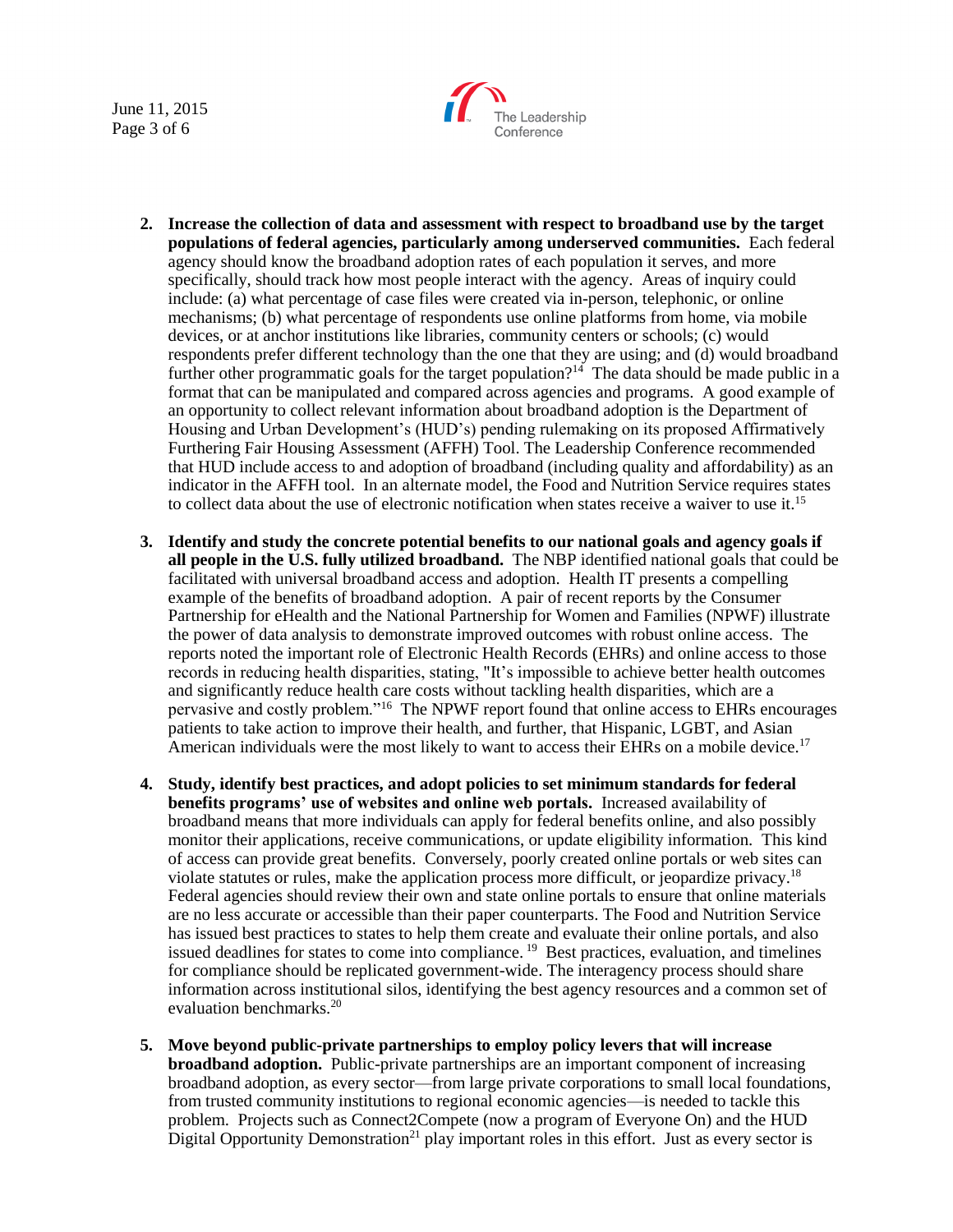June 11, 2015 Page 4 of 6



needed for progress, however, so is every policy tool. We strongly encourage BOC member agencies to include rulemakings and policies to buttress bully pulpit advocacy and demonstration projects. In many cases, simple changes can have a significant impact. For example, adding broadband subscriptions to the list of permissible expenses in a number of anti-poverty programs, such as SNAP, would have a meaningful impact.<sup>22</sup> In addition, many federal grant programs contain minimum standards that could be modified to include broadband Internet as a necessary feature of housing, job training, or other programs.

**6. Institutionalize this analysis by repeating it at regular intervals and by designating staff positions responsible for implementing agency broadband adoption plans.** At its release, the NBP introduction explained, "The plan is in beta, and always will be."<sup>23</sup> The same should be true for the BOC recommendations. The first round of comments will most assuredly produce important recommendations. Subsequent convenings should continue to investigate the ways that the federal government, working as a whole, can increase access to technology and thus, equality in opportunity for all people in the U.S. The NBP recommended that the White House create a Broadband Strategy Council, which would receive and track plans from government agencies implementing the NBP goals. This is important if universal broadband adoption is to be transformed from a goal into a reality.<sup>24</sup>

As President Obama said earlier this year, "In the 21<sup>st</sup> century, in this age of innovation and in technology, so much of the prosperity that we're striving for, so many of the jobs that we want to create depend on our digital economy.<sup>725</sup> The efforts of the Broadband Opportunity Council have the potential to narrow the digital divide and give more Americans access to job opportunities, health care, social services, and education. We stand ready to work with you to ensure that all people in the U.S. are able to benefit from the most advanced technologies. If you have any questions about these comments, please contact Corrine Yu, Leadership Conference Managing Policy Director at 202-466-5670 or [yu@civilrights.org](mailto:yu@civilrights.org) or Cheryl Leanza, United Church of Christ, OC Inc. at 202-904-2168 or [cleanza@alhmail.com.](mailto:cleanza@alhmail.com)

Sincerely,

 $\overline{a}$ 

American Civil Liberties Union Asian Americans Advancing Justice | AAJC Common Cause Communications Workers of America The Leadership Conference on Civil and Human Rights NAACP National Consumer Law Center, on behalf of its low-income clients National Council of La Raza National Partnership for Women & Families OCA – Asian Pacific American Advocates United Church of Christ, OC Inc.

<sup>&</sup>lt;sup>1</sup> Department of Agriculture, Rural Utilities Service, Department of Commerce, National Telecommunications and Information Administration, Docket No. 1540414365–5365–01, Broadband Opportunity Council Notice and Request for Comment, 80 Fed. Reg. 23785 (April 29, 2015) (BOC RFC).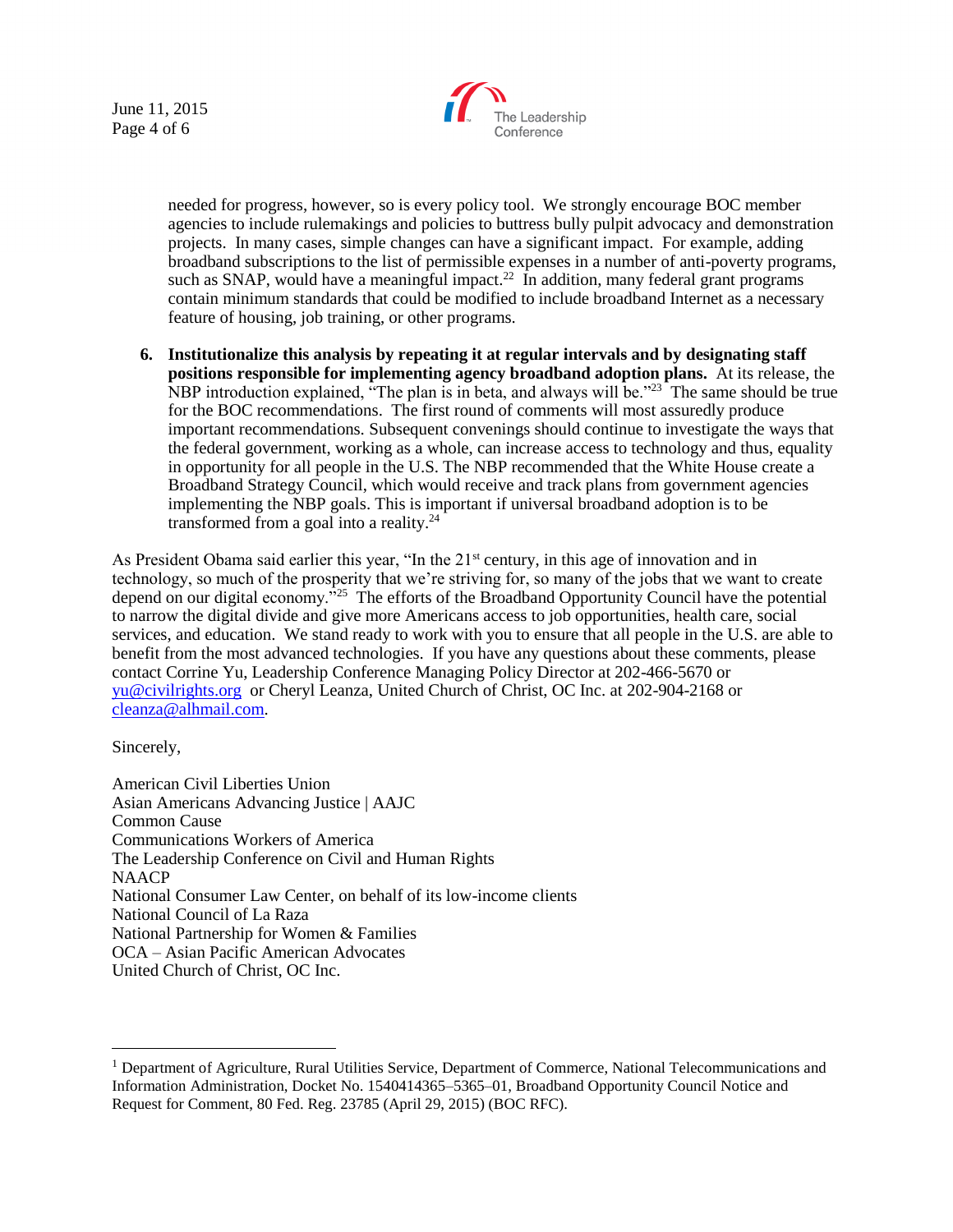June 11, 2015 Page 5 of 6



<sup>2</sup> Section F, BOC RFC, 80 FR 23785, 23787. Note that recommendation number two also addresses measuring broadband adoption from section H of the RFC.

<sup>3</sup> Federal Communications Commission, Omnibus Broadband Initiative, *Connecting America: The National Broadband Plan* at 169 (rel. March 16, 2010) (*National Broadband Plan or NBP*), available at <http://download.broadband.gov/plan/national-broadband-plan.pdf>

<sup>4</sup> NBP at 169.

 $\overline{a}$ 

<sup>5</sup> Goals 1 and 3, NBP, Chapter 2, at 9-10.

<sup>6</sup> File, Thom and Camille Ryan, *Computer and Internet Use in the United States: 2013*, American Community Survey Reports, ACS-28, U.S. Census Bureau, Table 1 (2014) (ACS 2013) available online at: [http://www.census.gov/history/pdf/2013computeruse.pdf.](http://www.census.gov/history/pdf/2013computeruse.pdf)

<sup>7</sup> Zickuhr, Kathryn and Aaron Smith, *Home Broadband 2013*, Pew Research Center at 3 (Aug 2013) available at http://www.pewinternet.org/files/old-media//Files/Reports/2013/PIP\_Broadband%202013\_082613.pdf. In comparison, census data from the same year show a broadband adoption rate of 60 percent for African Americans and 66 percent for Hispanics. See ACS 2013 at Table 1. These differences are partially explained by the more expansive definition of broadband used by the ACS, but more data is needed. <sup>8</sup> ACS 2013 at Table 1.

9 *Id.*

<sup>10</sup> Lee Rainie, Director, Pew Internet and American Life Project, Presentation at Washington Post Live 2013 Bridging the Digital Divide forum (Nov. 5, 2013), available at

[http://www.pewinternet.org/Presentations/2013/Nov/The-State-of-Digital-Divides.aspx.](http://www.pewinternet.org/Presentations/2013/Nov/The-State-of-Digital-Divides.aspx)

<sup>11</sup> Computer and Internet Use ACS November 2014 Report at Table 1.

<sup>12</sup> John Horrigan, *The Numbers Behind the Homework Gap* (Pew Research Center FacTank blog, April 20, 2015), available at: [http://www.pewresearch.org/fact-tank/2015/04/20/the-numbers-behind-the-broadband-homework-gap/.](http://www.pewresearch.org/fact-tank/2015/04/20/the-numbers-behind-the-broadband-homework-gap/) African-American and Latino families in this category trail white Americans by 10 percentage points.

<sup>13</sup> Pew Research Center, U.S. Smartphone Use in 2015 at 14 (April 1, 2015) available at:

<http://www.pewinternet.org/2015/04/01/us-smartphone-use-in-2015/>

<sup>14</sup> See Letter from Wade Henderson and Nancy Zirkin to Secretary Julian Castro (Nov. 24, 2014) (filed in Affirmatively Furthering Fair Housing Assessment Tool, Docket No. FR-5173-N-02); 79 Fed. Reg. 57949 (September 26, 2014).

<sup>15</sup> Food and Nutrition Service, Guidance for State Agencies on Novel Waivers at 8-9 (May 13, 2014), available at: [http://www.fns.usda.gov/sites/default/files/SNAP%20-](http://www.fns.usda.gov/sites/default/files/SNAP%20-%20Guidance%20for%20States%20on%20Novel%20Waivers.pdf)

[%20Guidance%20for%20States%20on%20Novel%20Waivers.pdf](http://www.fns.usda.gov/sites/default/files/SNAP%20-%20Guidance%20for%20States%20on%20Novel%20Waivers.pdf)

<sup>16</sup> CPeH, Leveraging Meaningful Use to Reduce Health Disparities (August 2013) available at

<http://www.nationalpartnership.org/research-library/health-care/HIT/leveraging-meaningful-use-to.pdf> ; National Partnership for Women & Families, Engaging Patients and Families (December 2014) available at:

[http://www.nationalpartnership.org/research-library/health-care/HIT/engaging-patients-and-families.pdf.](http://www.nationalpartnership.org/research-library/health-care/HIT/engaging-patients-and-families.pdf)

<sup>17</sup> NPWF, Engaging Patients at 5. Given the high reliance on mobile technology for broadband and telephone access in these populations generally, it is not surprising that these groups are more likely to want to use them for health technology as well.

<sup>18</sup> Personal data should be protected. *See* Civil Rights Principles for the Era of Big Data,

[http://www.civilrights.org/press/2014/civil-rights-principles-big-data.html.](http://www.civilrights.org/press/2014/civil-rights-principles-big-data.html)

<sup>19</sup> Best Practices for Online SNAP Applications, FNS, available at:

<http://www.fns.usda.gov/sites/default/files/snap/Best-Practices-for-Online-SNAP-Applications.pdf> . FNS also evaluated state compliance and gave them 90 days to come into compliance. Food and Nutrition Service, Online Application Review Results and Action Items (December 17, 2010) available at:

<http://www.fns.usda.gov/sites/default/files/121710.pdf> (for example explaining that relevant regulations require an applicant be permitted to submit an incomplete application in order to preserve her eligibility date, and that online forms that require all fields to be completed before submission violate relevant regulations).

<sup>20</sup> In a related matter, member agencies should reassess assumptions about affordable access to communications. Many agencies and federal-state benefits programs are required to utilize toll-free telephone numbers to make communications affordable. These numbers, however, are meaningless in an era when the major constraint on voice communications is the number of minutes in a monthly mobile plan. Similar questions may arise with regard to data